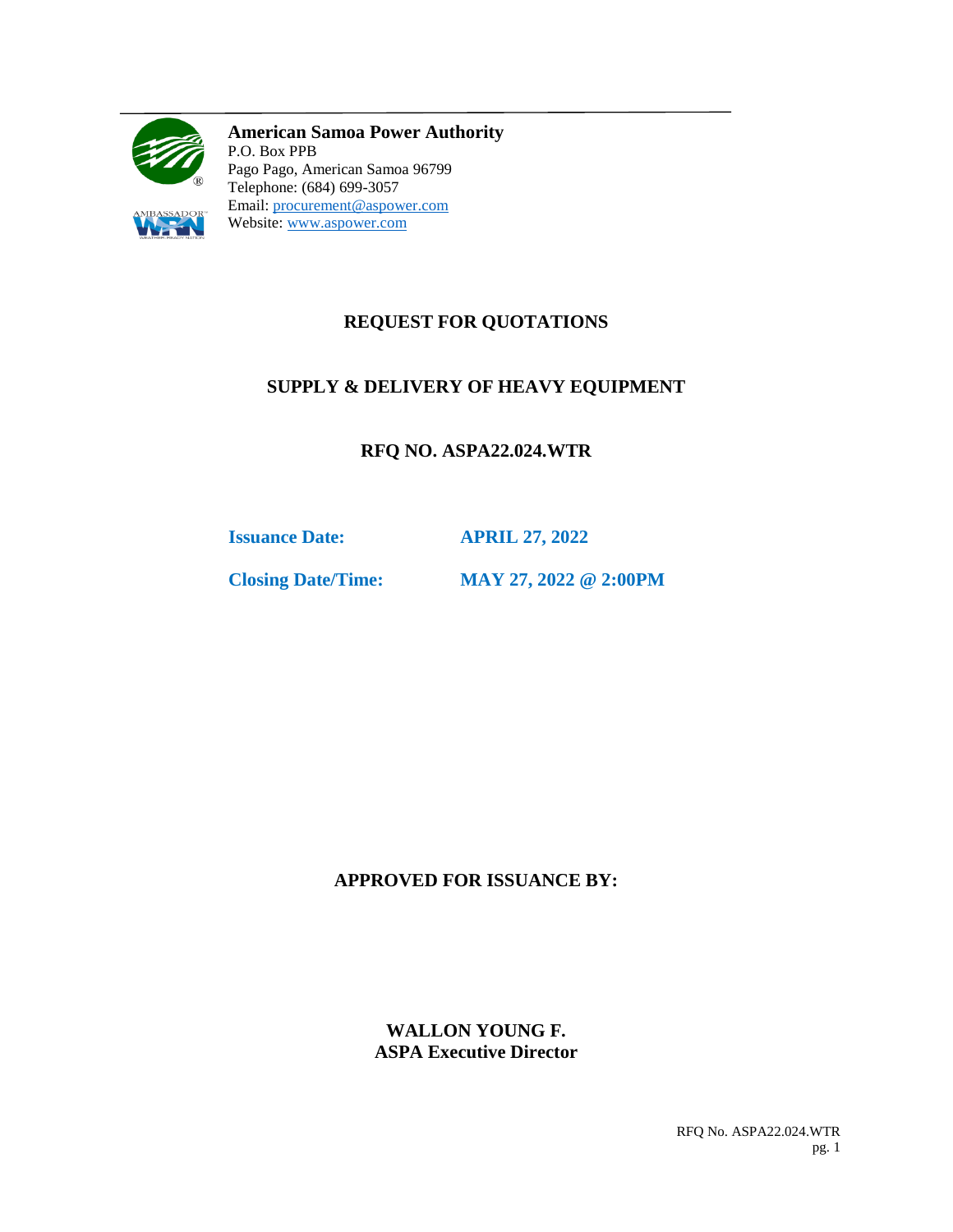### **NOTICE TO OFFERORS**

**Issuance Date: April 27, 2022**

**RFQ No. ASPA22.024.WTR Project Name: Supply & Delivery of Heavy Equipment Closing Date/Time: May 27, 2022 at 2:00PM American Samoa Time**

The American Samoa Power Authority (ASPA) hereby solicits quotations for the SUPPLY & DELIVERY OF HEAVY EQUIPMENT. This purchase is fully funded through USEPA.

Scope of Purchase. The complete description of required deliverables is listed in the Bid Form.

Documents. Each Offeror must submit their quote in a sealed enveloped address to the Procurement Manager. An original, five (5) copies and one PDF electronic copy of the quote must be received at the ASPA Procurement office no later than 2:00PM on the closing date mentioned above. Quote submittals may also be sent electronically via email to [procurement@aspower.com.](mailto:procurement@aspower.com) This Request for Quotes may be viewed online at [www.aspower.com.](http://www.aspower.com/)

Questions and/or concerns regarding this RFQ may be directed to:

Renee Leotele Togafau-Matautia (684) 699-3057 [procurement@aspower.com](mailto:procurement@aspower.com)

The American Samoa Power Authority reserves the right to:

- 1. Reject all Quotes and reissue a new or amended RFQ;
- 2. Request additional information from any Offeror submitting a Quote;
- 3. Negotiate a Contract with the firm selected for award; and
- 4. Waive any non-material violations of rules set up in this RFQ at its sole discretion.

### **Approved for Issuance: Wallon Young F., Executive Director**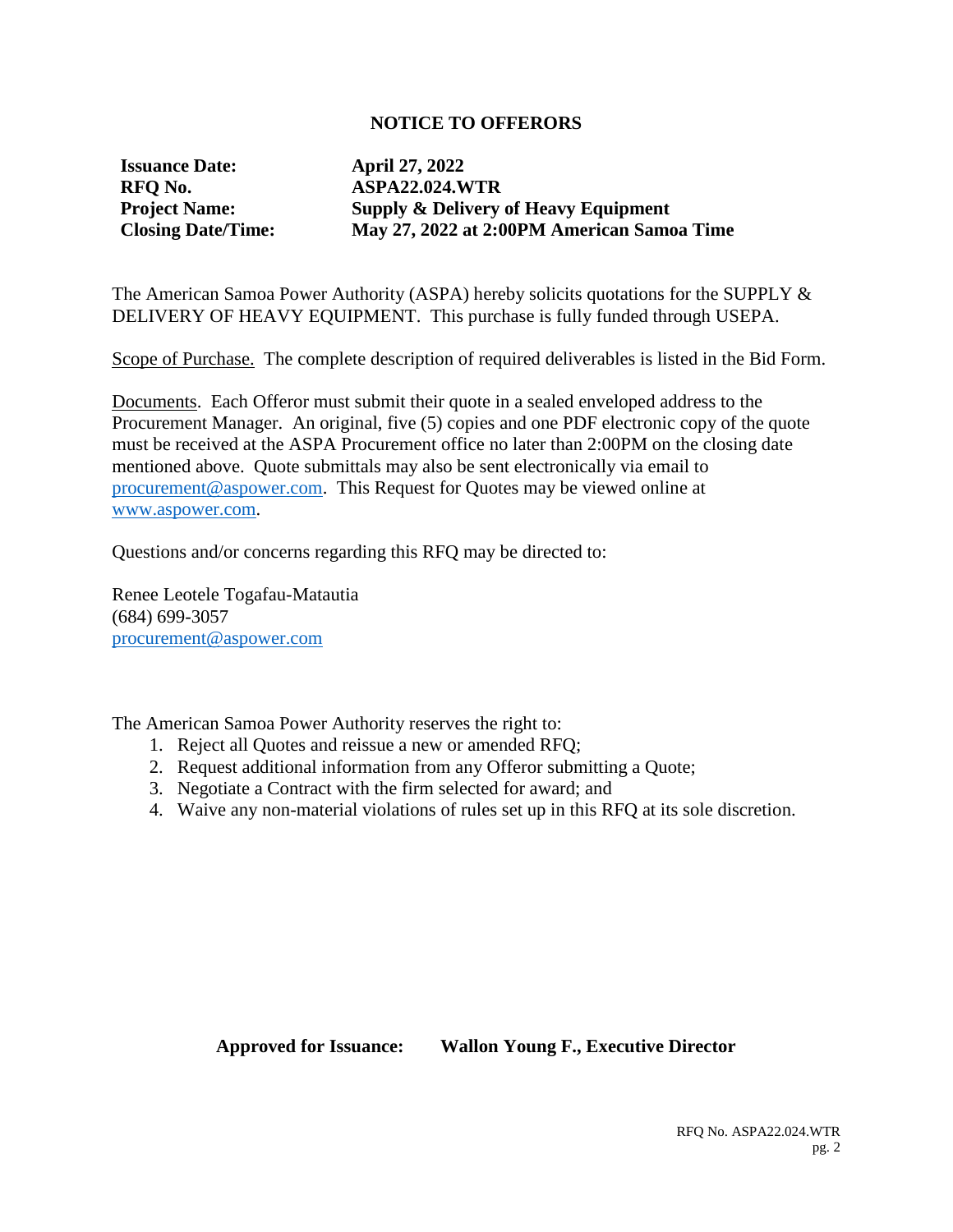| <b>INVITATION TO BID</b>                                                                          |            |                      |           |                      |        |
|---------------------------------------------------------------------------------------------------|------------|----------------------|-----------|----------------------|--------|
| You are hereby invited to bid for requirements of the American Samoa Power Authority              |            |                      |           |                      |        |
|                                                                                                   | ASPA22.024 |                      | 5/27/2022 |                      | 2:00PM |
| Bid No.                                                                                           |            | <b>Closing Date:</b> |           | <b>Closing Time:</b> |        |
|                                                                                                   |            |                      |           |                      |        |
| <b>Supply &amp; Delivery of Heavy Equipment</b><br>Description:                                   |            |                      |           |                      |        |
| <b>INSTRUCTIONS</b>                                                                               |            |                      |           |                      |        |
| 1) This REQUEST FOR QUOTE shall require a Cost Quote to be submitted on the bid form              |            |                      |           |                      |        |
| included in this package.                                                                         |            |                      |           |                      |        |
| All required submittals, including the Cost Quote must be addressed to the ASPA Procurement<br>2) |            |                      |           |                      |        |
| Manager at the ASPA Tafuna Compound, or via email to procurement@aspower.com. Hard copies may     |            |                      |           |                      |        |
| also be sent to:                                                                                  |            |                      |           |                      |        |
| American Samoa Power Authority c/o Procurement                                                    |            |                      |           |                      |        |

#### P.O BOX PPB

### Pago Pago, AS 96799

3) One Original, Five (5) hard copies and one (1) PDF of the complete Quote must be received at the ASPA Procurement Office no later than the date listed above. Hard copies will be required for Quotes exceeding twenty-five (25) pages.

4) Late submittals will not be opened or considered and will be determined as non-responsive.

## **NOTE TO OFFERORS**

This RFQ is subject to the attached General Terms and Conditions of **"RFQ NO. ASPA22.024 Supply and Delivery of Heavy Equipment"**

The undersigned offers and agrees to furnish within the time specified, the articles and services at the price stated opposite the respective terms listed on the schedule of the cost quotation. In consideration of the expense to the American Samoa Power Authority in opening, tabulating and evaluating this and other quotes, and other considerations such as the schedule, the undersigned agrees the quotation shall remain firm and irrevocable within **One Hundred Twenty (120)** calendar days from the closing date to supply any and all of the items for which prices are quoted. Offerors may be requested to extend the validity period of their Quotes, on the same terms and conditions, if the internal processes are not finalized with the validity period.

 $Signed:$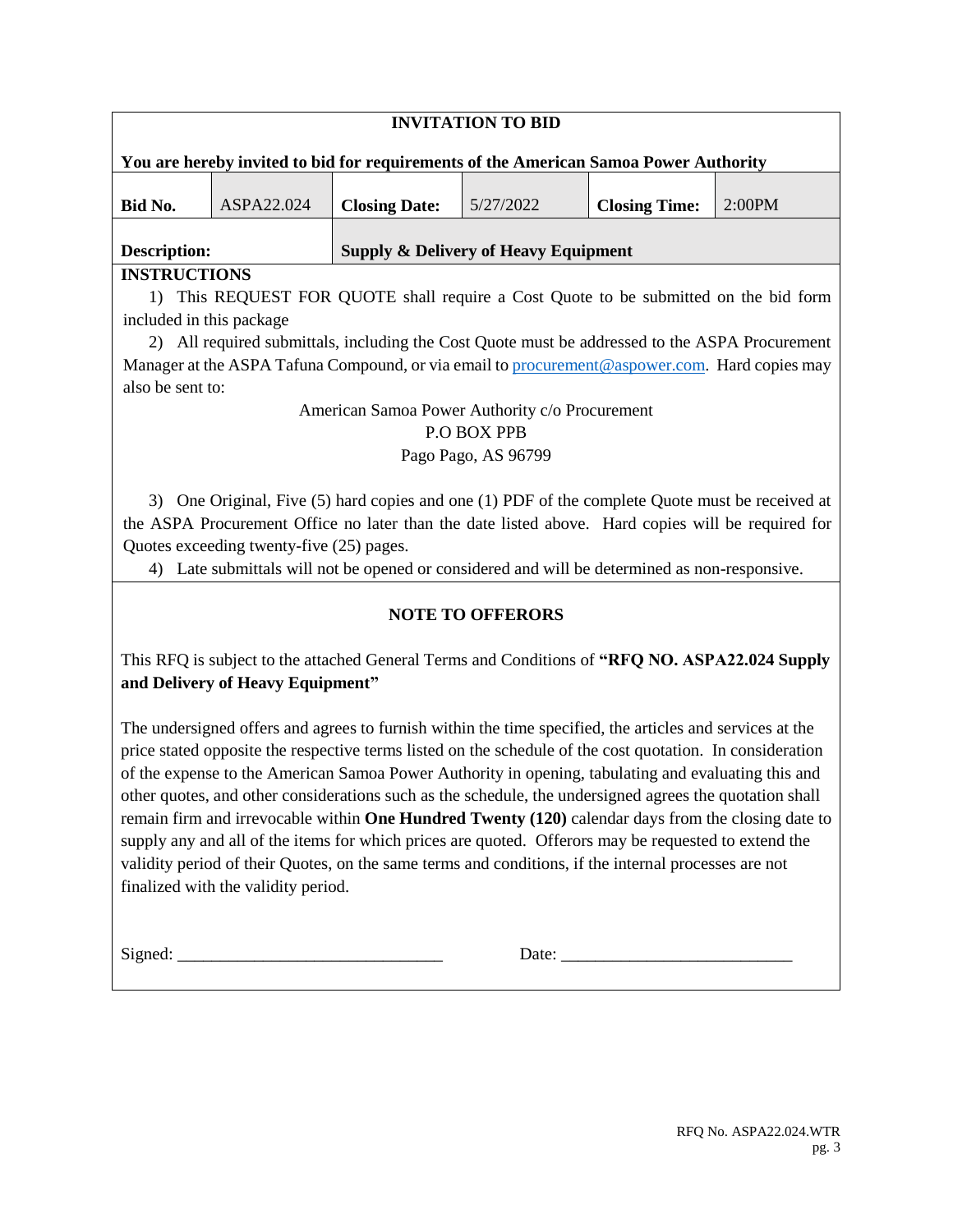#### **SPECIAL NOTICE TO PROSPECTIVE OFFERORS**

Offerors are reminded to read the Solicitation Instructions and General Terms and Conditions attached to this RFQ to ascertain that all of the following requirements (see RFQ Check List) of the Quotation are submitted in the Quotation envelope at the date and time mentioned in the Invitation to Bid.

### **Quotation Forms**

- o Attachment A Quote Transmittal Form
- o Attachment B Materials Specifications
- o Attachment C Quote Form
- o Attachment D Offeror's Qualification Sheet
- o Attachment E Disclosure Statement
- $\circ$  Attachment F Non-Collusion Affidavit
- o Attachment G Debarment Certification Form

### **Business License**

Offerors must submit current business AND contractor's license as stated in the General Term and Conditions.

#### **Quotation**

To be deemed responsive, the Offeror must include all the items listed above, as well as any additional documents requested via an addendum.

This Notice must be signed and returned in the Quotation envelope. Failure to comply with requirements will mean disqualification and rejection of the Quotation.

I, authorized representative of acknowledge receipt of this special reminder to prospective Offerors together with Quotation Invitation Number: RFQ NO. ASPA22.023 SUPPLY & DELIVERY OF HEAVY EQUIPMENT this  $\frac{day \text{ of } 2022.}{$ 

Offeror's Representative's Signature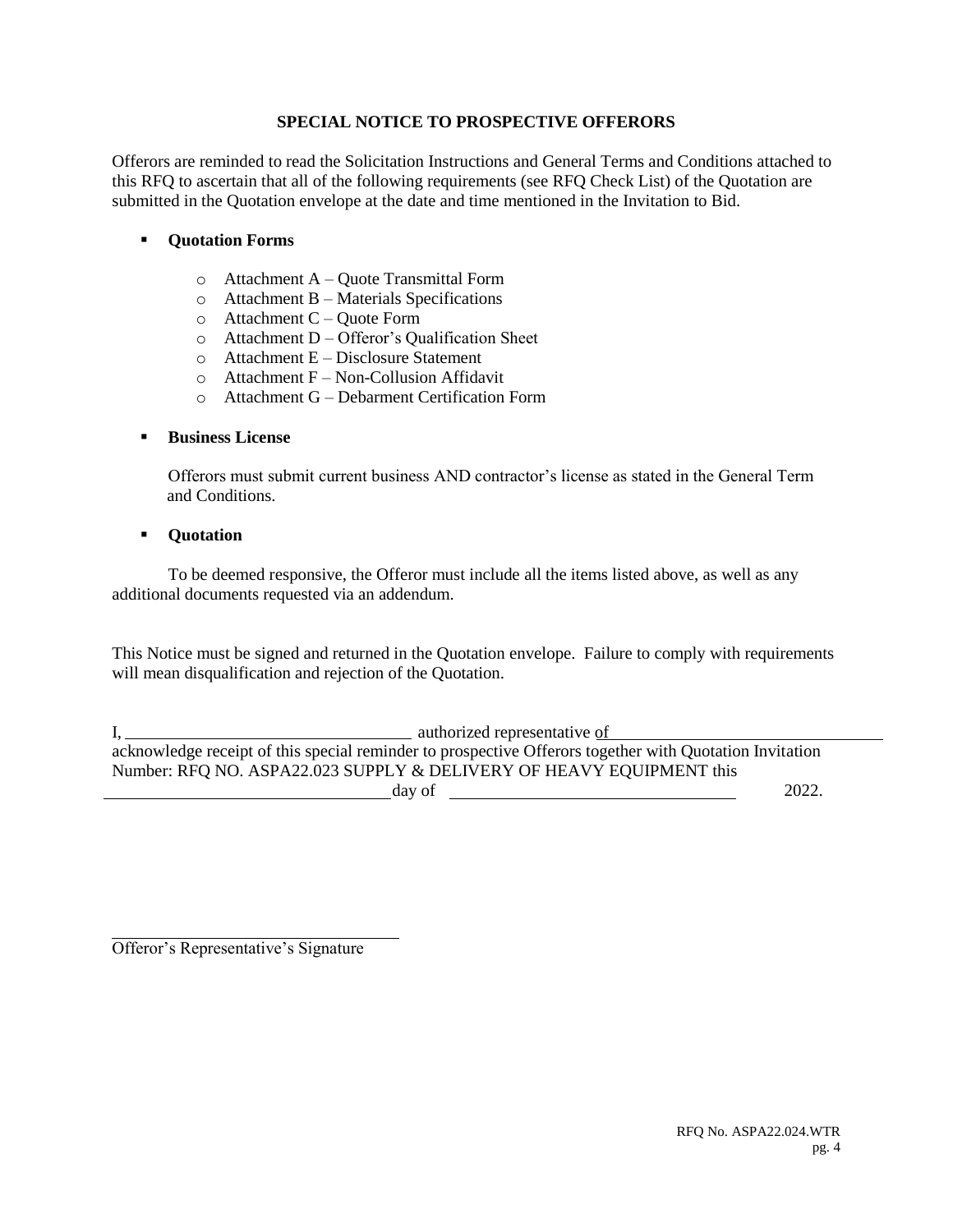#### **TERMS AND CONDITIONS OF THE INVITATION FOR QUOTATIONS**

The Quotation must contain two (2) parts. Offerors shall prepare their Quotations in detail accordingly.

- 1. **Cost Proposal**. The Offeror's Quotation price for all services and materials, including a breakdown of project costs (e.g., estimated costs for materials, cost for labor, shipping, etc…) must be provided on the Bid Form.
- 2. **Submittals.** Offeror must provide submittals for all materials listed in the Bid Form that are to be supplied.

**Quotation.** All blank spaces in the Quotation Form must be completed in ink. Prices quoted shall be in United States dollars in both words and figures where required. No changes shall be made in the phraseology of the forms. Written amounts shall govern in cases of discrepancy between the amounts stated in writing and the amounts stated in figures. In case of discrepancy between unit prices and totals, unit prices will prevail. Any Quotation shall be deemed informal which contains omissions, erasure, alterations or additions of any kind, or prices uncalled for, or in which any of the prices are obviously unbalanced, or which in any manner shall fail to conform to the conditions of the Notice to Offerors. The Offeror shall sign the Quotation in the space provided. Quotations containing alterations will be rejected unless the alterations are crossed out and corrections thereof printed in ink or typewritten adjacent thereto and initialed by the person signing the Quotation. In addition, a statement must be furnished with the Quotation signed by the Offeror explaining the correction of the alteration or erasure.

**Corporation.** If the Offeror is a Corporation, the legal name of the corporation shall be listed on all the required attachments, together with the signature of the officer authorized to sign contracts on behalf of the corporation. The typewritten name shall be inserted with each signature. If the Offeror is a partnership, the true name of the firm shall be set forth above, together with the signature of the partner or partners authorized to sign contracts on behalf of the partnership. If signature is by an agent, other than an officer of a corporation or a member of a partnership, a notarized power-of-attorney must be on file with ASPA prior to opening of Quotations or submitted with the Quotation, otherwise the Quotation will be regarded as not properly authorized.

**Alternate Quotations.** Alternate Quotations will not be considered unless authorized by the invitation, or via an addendum. Alternate quotations are those offered which do not meet the specification(s) and are not considered approved equal to the item specified.

**Submission of Quotations.** All interested parties must submit an original, five (5) hard copies and a PDF electronic copy in a sealed envelope, subject to the Terms and Conditions of the Request for Quotations and General Conditions, which are incorporated herein by reference, and such other provisions and specifications are attached or incorporated by reference. Each section proposed must be complete.

If the closing date falls on a weekend, or public holiday recognized by ASPA, the closing date shall be the next business day.

| <b>Quote Submission Date &amp; Time</b> | May 27, 2022 at 2:00PM      |  |
|-----------------------------------------|-----------------------------|--|
|                                         | <b>ASPA Tafuna Compound</b> |  |
|                                         | <b>Procurement Office</b>   |  |
| <b>Location of Submission</b>           | P.O Box PPB                 |  |
|                                         | Pago Pago, AS 96799         |  |
|                                         | procurement@aspower.com     |  |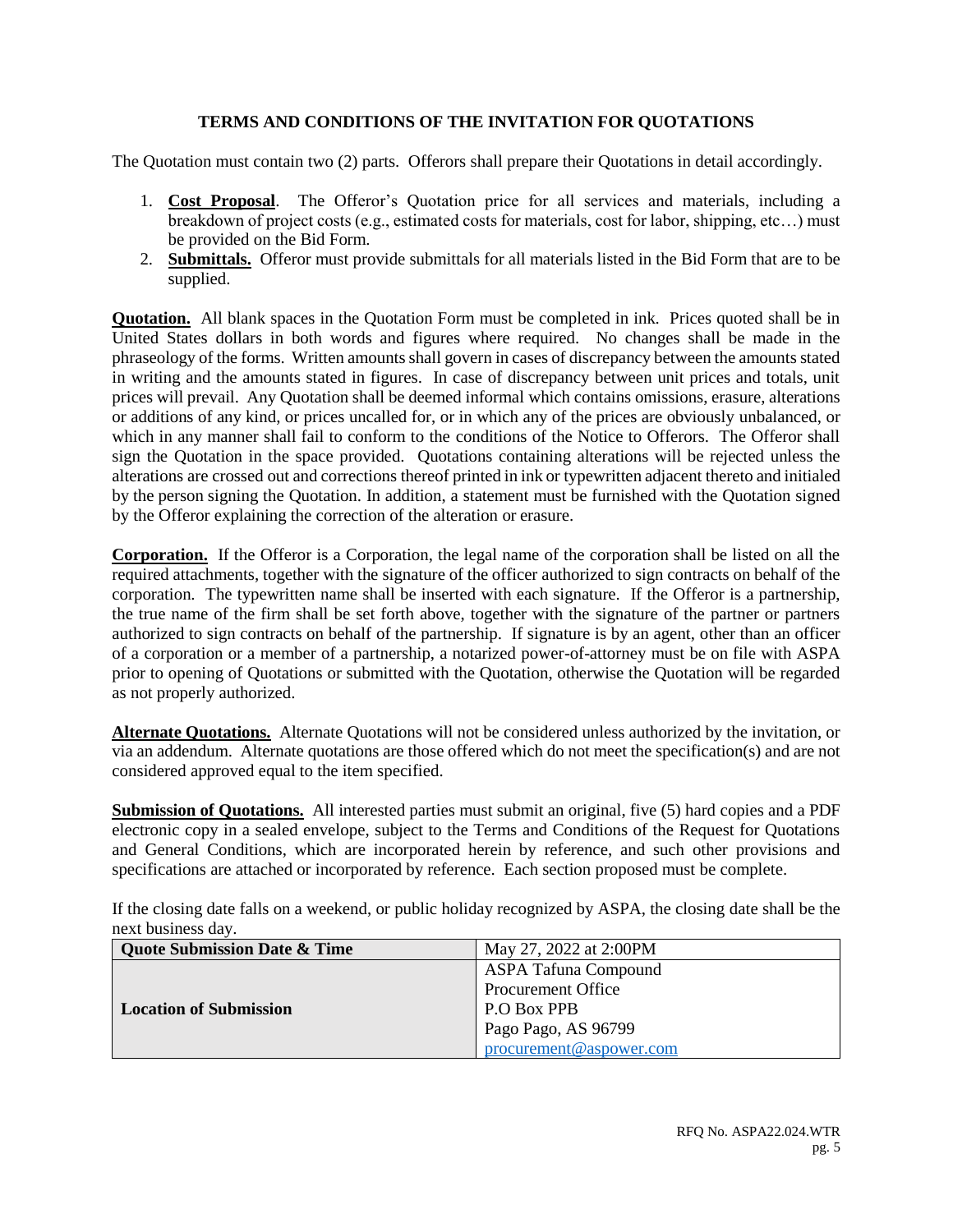**Rejection of Quotations.** ASPA, may after opening but prior to award and within the time specified for acceptance, reject any or all Quotations, or the Quotation for any one or more commodities or contracted services included in the proposed contract, when the public interest will be served thereby.

**Pre-Quotation Questions**. Any pre-quotation questions and/or clarifications shall be submitted in writing to the Procurement Office through electronic mail at [procurement@aspower.com.](mailto:procurement@aspower.com) Bidders are prohibited from engaging ASPA officers and employees, other than Procurement staff. All responses will be addressed via an Addendum.

**Payment Terms.** Net 30 days upon receipt of materials. ASPA reserves the right to reject any quotation that does not meet these terms.

**Type of Contract**. Services, materials, product or equipment provided and delivered by the Contractor will be performed under a firm fixed-price, lump sum contract agreement. The Contractor, as an independent contractor, shall furnish the necessary equipment, personnel, tools, parts, supplies, insurance, licenses, and all other required items and services and otherwise do all things necessary to meet the requirements specified in these documents to the satisfaction of ASPA on per unit cost basis.

An independent contractor is not an agent, or an employee of ASPA. ASPA will not be held responsible in any way for claims filed by the Contractor or its employees for services performed under the terms of this RFQ or the contract.

**Award of Contract**. Within thirty (30) calendar days after the opening of the Quotations, unless otherwise stated in the Notice to Offerors, ASPA will accept one of the Quotations in accordance with the section entitled "Basis of Award" below. The acceptance of the Quotation will be by written Notice of Award, mailed or delivered to the office designated in the Quotation. In the event of failure of the lowest responsive and best responsible Offeror to sign and return the award acceptance, with acceptable payment and performance bonds, as prescribed herein, ASPA may award the contract to the next lowest responsive and best responsible, qualified Offeror. Such award, if made, will be made within ninety (90) days after the opening of Quotations. Before a contract is finalized, ASPA may require the selected Offeror to submit a complete statement of the origin, composition, manufacture and availability of replacement parts and services for any or all materials to be used in the work, together with samples. These samples may be subjected to the tests provided for in these contract documents to determine their quality and fitness for the work.

**Primary Offeror.** The award, if made, may be made to a single Offeror. The selected primary Offeror will be responsible for the successful performance of all subcontractors and support services offered in response to this Quotation. Furthermore, ASPA will consider the primary Offeror to be the sole point of contact regarding contractual matters for the term of the Agreement. The Offeror must no assign financial documents to a third-party without prior written approval by ASPA, and an amendment to the resulting Agreement.

**Business License.** All Offerors shall be appropriately licensed in accordance within the state, territory, and/or country of the Offeror's origin and shall be skilled and regularly engaged in the general type and capacity of work called for under this RFQ.

**Insurance.** The Contractor shall obtain the insurance coverage designated herein and pay all costs associated therewith. Such insurance shall be for the coverage of the shipment of materials to ASPA. ASPA does not own goods during shipment.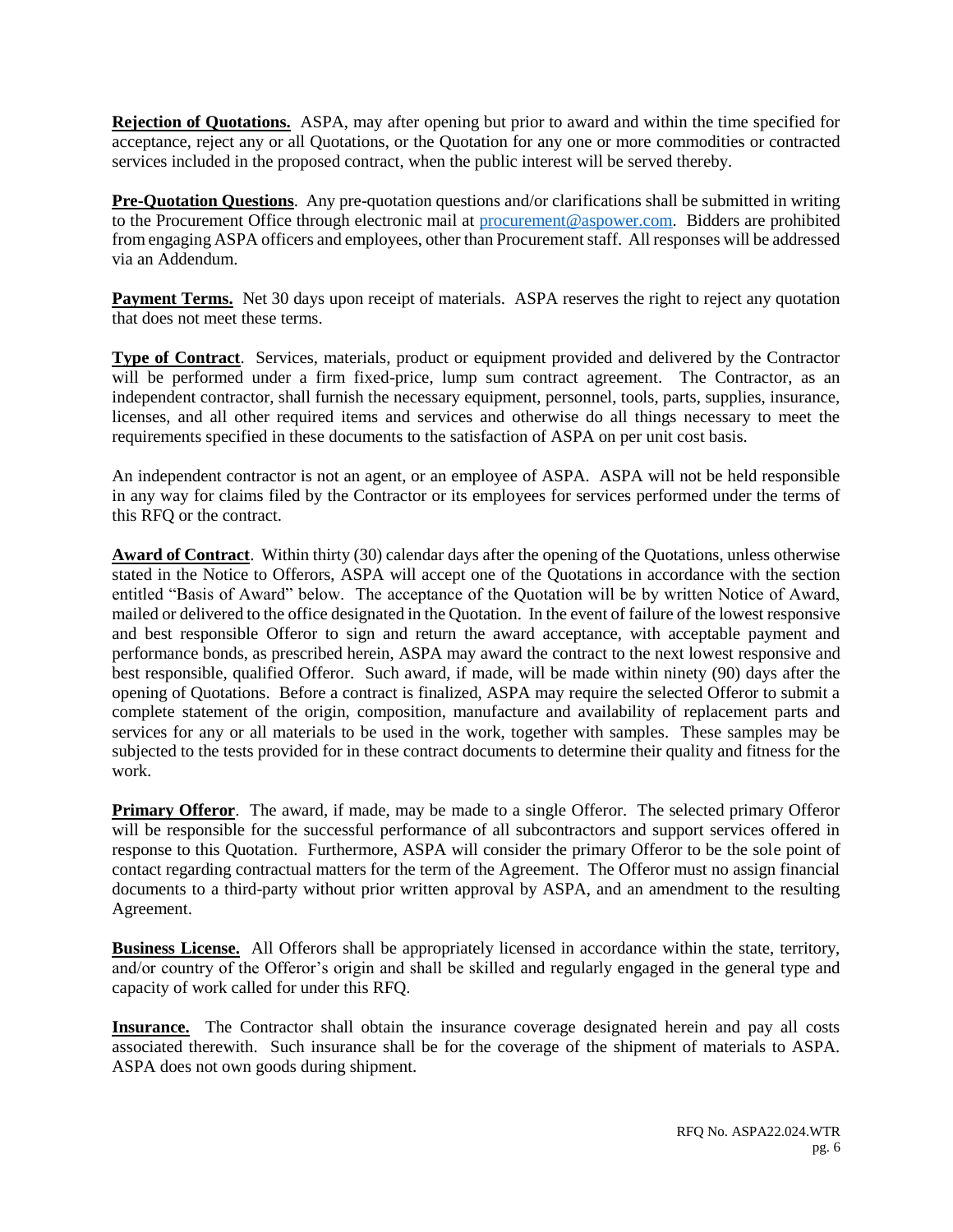**Basis of Award.** Award is made to the lowest responsive and best responsible Offeror providing the best value to the American Samoa Power Authority.

At the time of Quotation opening, each Quotation will be checked for the presence or absence of required information in conformance with the submission requirements of this RFQ. A Source Evaluation Board (SEB) will evaluate each Quotation to determine its responsiveness to the published requirements. The identities and individual scores of the SEB are confidential.

Unless the Procurement Manager determines that satisfactory evidence exists that a "mistake" has been made, as set forth in Procurement Rule § 3-114, Offerors will not be permitted to revise their Quotations after Quotation opening.

Negotiations are not allowed and price is the major determining factor for selection and award.

Quotations will be evaluated according ASPA's Procurement Rules, and criteria set forth in these Quotation documents.

ASPA reserves the right to award by section(s), or item(s), or as a whole package of all sections.

**Evaluation Criteria.** The following criteria will be used to evaluate the proposals.

| <b>CRITERIA</b>                     | <b>POINTS</b> |
|-------------------------------------|---------------|
| <b>PRICE</b>                        | 50            |
| <b>MEETS MINIMUM SPECIFICATIONS</b> | 30            |
| <b>AVAILABILITY</b>                 |               |
| <b>TOTAL POSSIBLE POINTS</b>        |               |

The bidder who provides the lowest overall price will receive the most points for Price category, all else will be evaluated as follows:

> Lowest Price x Price Weight Price of Tender Being Evaluated = Price Score

This formula may also be applied to other non-price categories.

In addition to the evaluation criteria listed above, ASPA may consider the availability and accessibility of relevant replacement parts.

**Qualification of Offeror.** ASPA may make such investigations as it deems necessary to determine an Offeror's ability to enter into and perform the agreement, and the Offeror shall furnish to ASPA such information and date for this purpose as ASPA may request, or the Offeror may be deemed non-responsive.

**Multiple Quotations – Collusion**. If more than one Quotation is submitted by any one party or in the name of its clerk, partner or other person, all Quotations submitted by said party may be rejected by ASPA. This shall not prevent an Offeror from submitting alternate Quotations when called for. A party who has proposed prices on materials is not thereby disqualified from quoting prices to other Offerors or from submitting a Quotation directly to ASPA.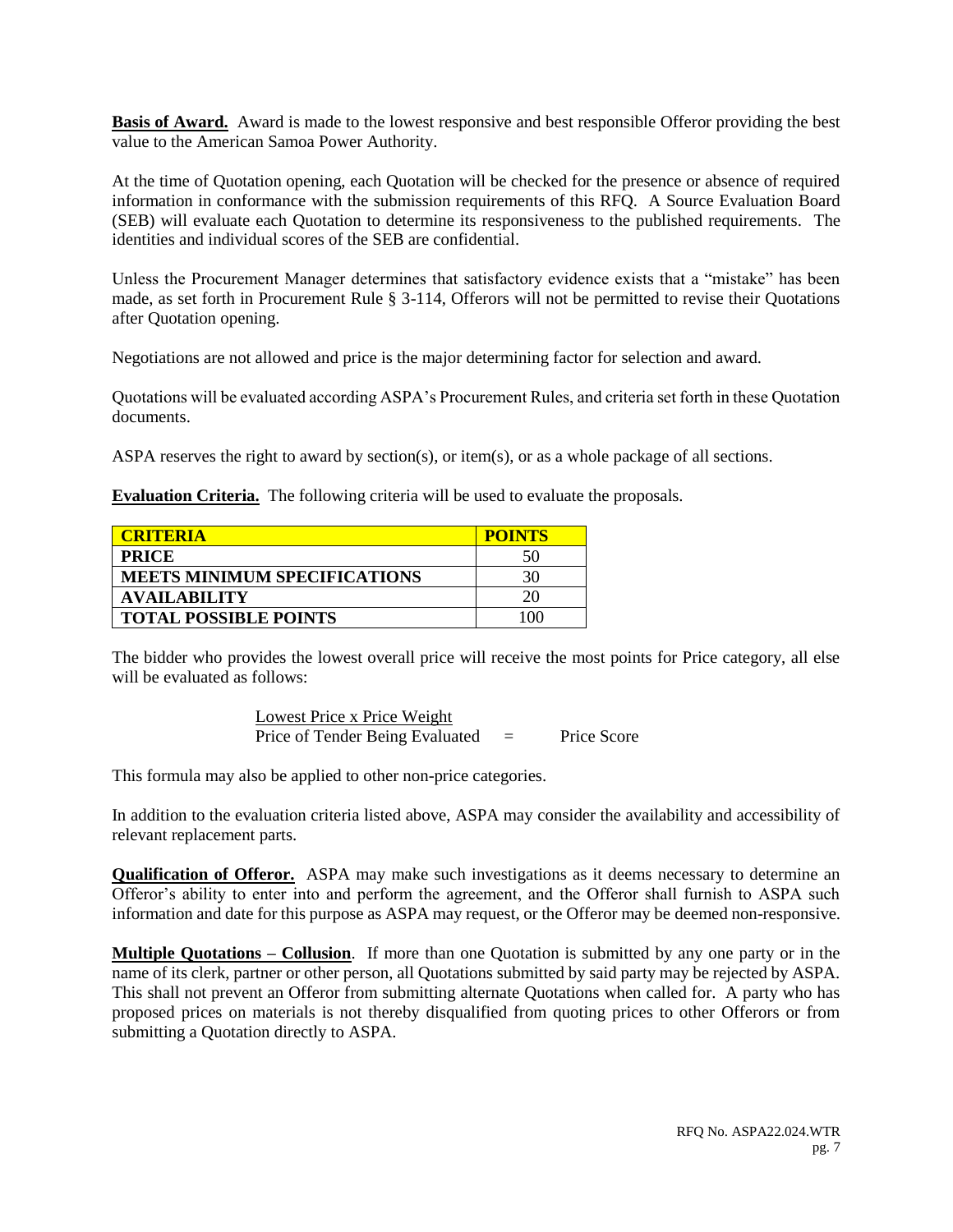If ASPA believes that collusion exists among any Offerors, none of the participants in such collusion shall be considered. Quotations in which the contract prices are unbalanced or unrealistic may be rejected at ASPA's sole discretion.

**Offeror's Understanding.** Each Offeror must understand and acknowledge the conditions relating to the execution of the work and it is assumed that it will make itself thoroughly familiar with all of the contract documents prior to execution of the contract, and tender documents prior to submission of a Quotation.

Each Offeror shall inform itself of, and shall comply with, federal and territorial statues and ordinances relative to the executing of the work. This requirement includes, but is not limited to, applicable regulations concerning protection of public and employee safety and health, environmental protection, historic preservation, the protection of natural resources, fire protection, burning and non-burning requirements, permits, fees, and similar subjects.

**Costs of Transportation.** The Offeror will be expected to include in its Quotation, among other things, costs of transporting product, equipment and materials to and from American Samoa.

**Equipment Warranty & Maintenance Requirements.** All quotes should include the warranty cost of equipment and workmanship warranty, or length of warranty specified in the materials specifications. Warranties shall include the cost of all parts, labor, equipment, shipping, and onsite visits to repair or replace any deficient equipment, material, or workmanship.

**Withdrawal of Quotation.** Any quotation may be withdrawn prior to the scheduled time for the opening of Quotations by notifying ASPA in a written request. No Quotation may be withdrawn after the time scheduled for opening of Quotations.

**Opening and Evaluation of Quotations.** Quotations will be opened and recorded by the approved Source Evaluation Board (SEB).

**Execution of Contract.** Upon receiving a Notice of Award, Contractor must return a signed acceptance of the award by the date and time prescribed in the Notice of Award. A contract and/or Purchase Order will be delivered to the Contractor.

**Assignment.** The Contractor shall not assign, transfer, convey or otherwise dispose of the award or the contract, or its right, title or interest therein, or its power to execute such contract, to any other persons, firms or corporations without the prior consent in writing of ASPA.

**Time Is Of the Essence**. Time is of the essence in supplying and delivering the materials required under this RFQ.

**RFQ Conditions.** This RFQ does not commit ASPA to award a contract, or to pay any cost incurred in the preparation of a Quotation. ASPA reserves the right to:

- Reject any Offeror for being non-responsive, or non-responsible to Quotation requirements contained in this RFQ
- Reject all Quotations and reissue a new or amended RFQ
- Negotiate a contract with the Offeror selected for award; and
- Waive any non-material violations of rules contained in this RFQ

**Addendum**. ASPA reserves the right to issue any addendum to this RFQ. Offerors shall send ASPA a signed Addendum confirming receipt. In the event that an Offeror fails to acknowledge receipt of any such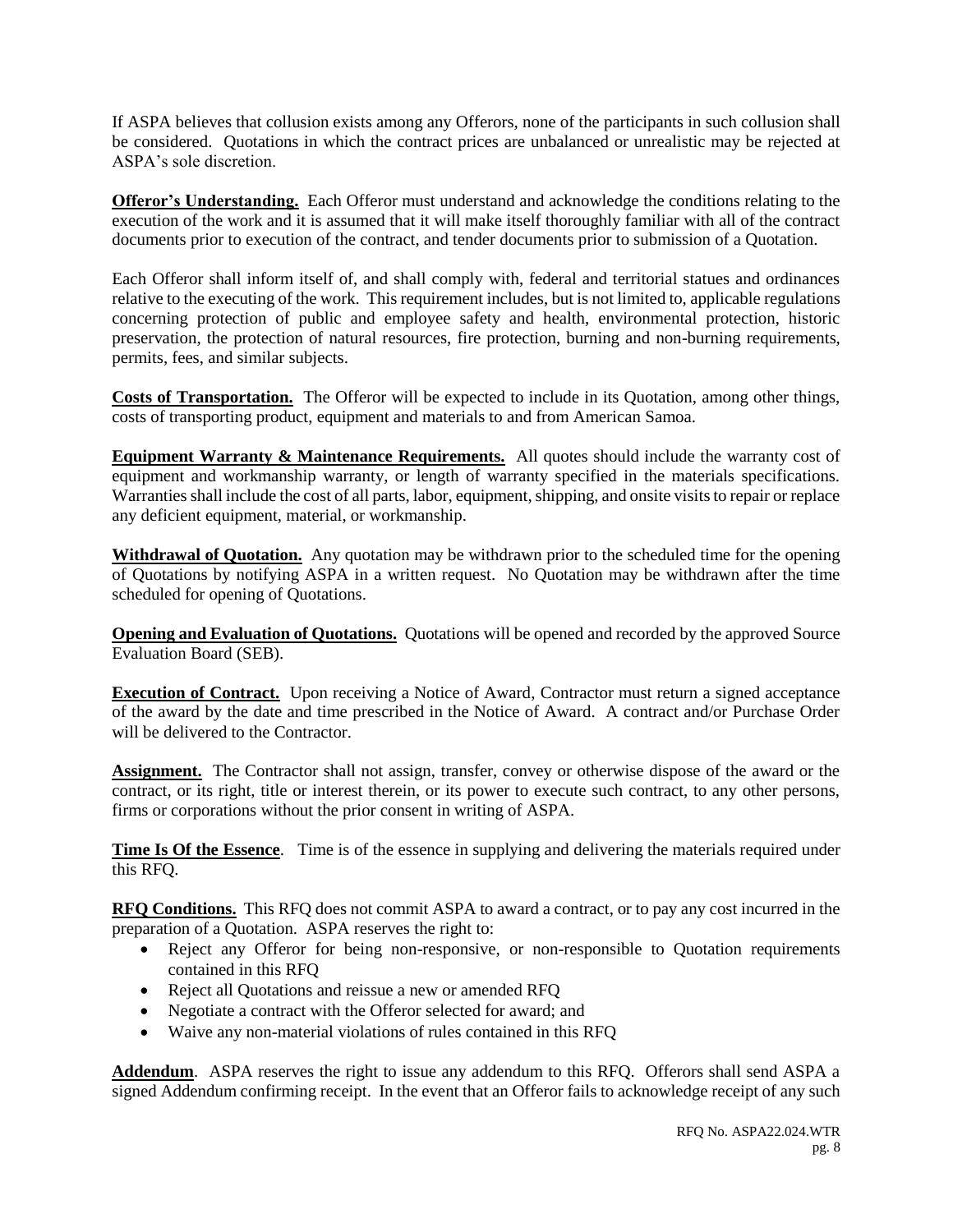Addendum, such Offeror's Quotations shall be considered irregular and will be accepted by ASPA only if it is in ASPA's best interest, as determined by ASPA in its sole discretion.

**Compliance With Laws.** Offerors who are awarded a contract under this solicitation shall comply with the applicable standards, provisions and stipulation of all pertinent Federal and/or local laws, rules, regulations relative to the performance of this contract and the furnishing of goods.

**Award, Cancellation and Rejection**. Award shall be made to the lowest and best responsible bidder. ASPA reserves the right to waive any more irregularities in the Quotation received. The Procurement Manager shall have the authority to award, cancel, or reject Quotations, in whole or in part for any one or more items if s/he determines it is in ASPA's best interest. It is the policy of ASPA to award contracts to qualified Offerors. ASPA reserves the right to increase or decrease the quantity of the items for award and make additional awards for the same type items based on the Quotation prices for a period of thirty (30) days after the original award.

**Offeror's Qualification Data**. It is the intention of ASPA to award a contract only to the Contractor who is able to furnish satisfactory evidence that it has the requisite experience and ability and that it has sufficient capital, facilities and plant to enable it to perform the work successfully and promptly and to complete it within the term set forth in the contract. Each offeror shall submit the required information under Attachment D – Offeror's Qualification Form.

**Delivery and Remedies for Default.** All proposed prices are to include delivery to the place designated by ASPA which shall be the ASPA Tafuna Warehouse. All price Quotations are to be FOB destination. Contractor shall be responsible for filing all claims for damage or loss resulting from shipment, and shall provide timely remedy to ASPA for any loss thereby incurred.

All items covered by this contract shall be subject to inspection and acceptance at destination. Any materials found to be damaged, as well as broken seals on packages or unmarked packages shall be removed and replaced by the Contractor at no cost to ASPA.

In the event any item furnished by the Contractor in performance of the contract should fail to comply with the specifications established as a basis for award of the invitation, ASPA may reject the same, and it shall thereupon become the duty of the Contractor to reclaim and remove the same forthwith without expense to ASPA, and immediately to replace all such rejected items with others conforming to said specifications. Should the Contractor, fail, neglect or refuse to do so, ASPA shall thereupon have the right to purchase in the open market, at the then prevailing price, a corresponding quantity of any such items, and to deduct from any monies due or that may thereafter become due to the Contractor, the difference between the price named in the contract and the actual cost thereof to ASPA. In addition and without limiting any other remedies available to ASPA, the Contractor shall be liable for all losses, costs and expenses incurred by ASPA.

Acceptance of items at destination shall not relieve the Contractor from the obligation to correct any incomplete, inaccurate, or defective deliveries in accordance with these General Conditions. The time of delivery as set forth herein is an integral part of this Invitation and resulting contract. If Contractor fails to make delivery within the time established and agreed upon by both parties, ASPA may, at its option, declare the Contractor to be in default, and its Quotations and resulting contract to be null and void or ASPA shall charge the Contractor a fee of \$100 per day until the default has been remedied.

Contractors shall be excused from performing hereunder during the time and to the extent that they are prevented from obtaining, delivering, or performing in the customary way because of fire, strike, act of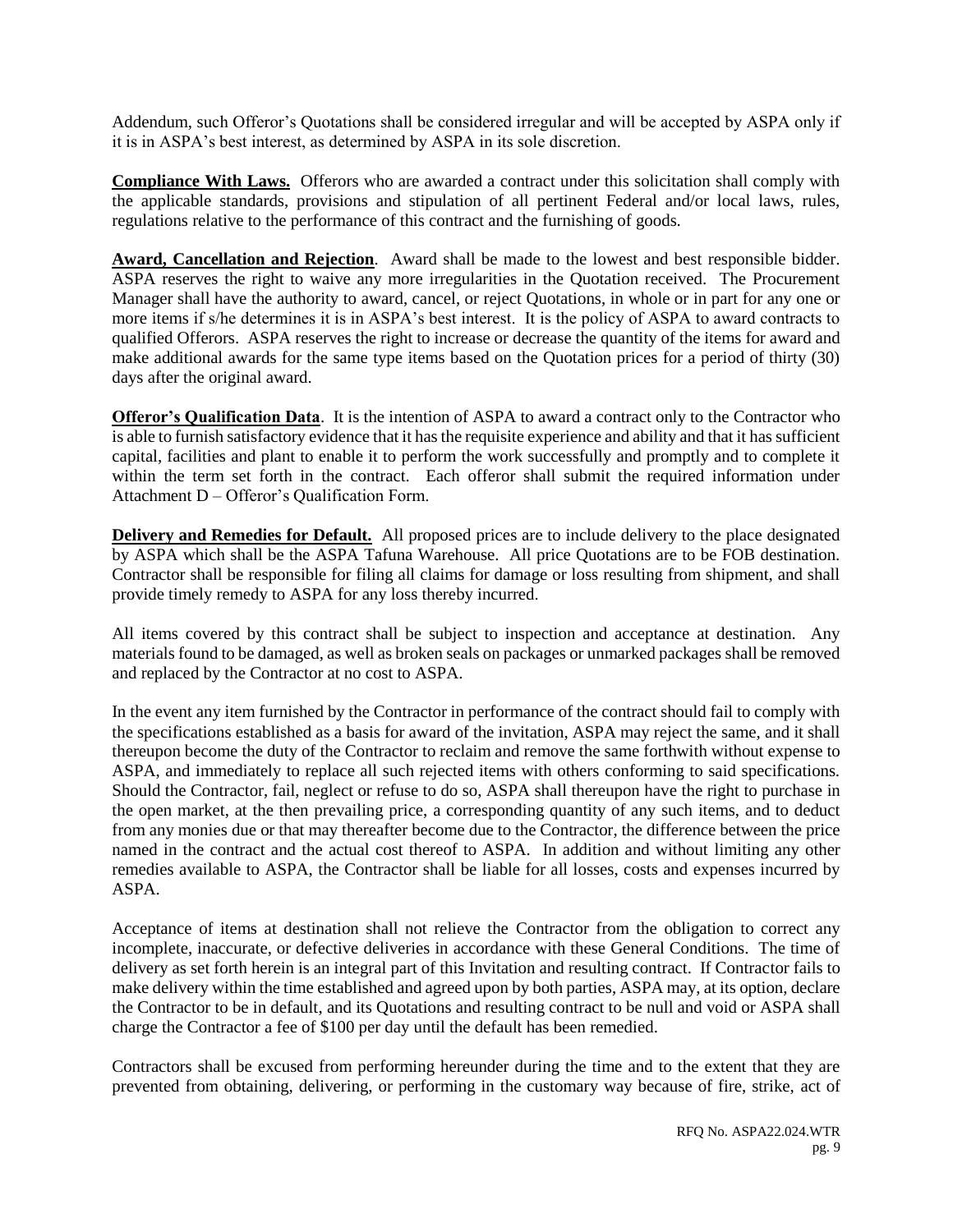God, partial or total interruption, providing it is satisfactorily established that the non-performance is not due to fault or negligence of the party not performing.

Offeror shall indicate in its Quotation the lead time for delivering the order to American Samoa. ASPA shall be notified by the vendor if the product ordered cannot be delivered within the time period to give ASPA the opportunity to secure product elsewhere.

ASPA reserves the right to purchase products on open market if vendor cannot supply products within the time specified in this contract.

**Prices**. All prices in the Quotation shall be firm and not subject to an increase if accepted during the acceptance period. Quotations containing an "escalation clause" will not be considered unless specifically authorized by ASPA in the RFQ. Prices shall be in US Dollars. Quotations received in any currency other than US Dollars, will be converted using the rates assigned by ASPA.

For each item Quotation, a unit price and a total for the quantity must be stated. The unit price shall always control.

All prices shall be CIF Tafuna ASPA Warehouse. The Seller hereunder must at his own expense and risk, transport the goods to the named place and there tender delivery.

**Product Guarantee**. Products sold under the contract must be guaranteed by the vendor. Orders not filled and partials shall be indicated on the packing list. Vendor shall inform the Procurement Manager of anticipate delivery date for unfilled and partial orders.

**New Materials**. Except as to any supplies or components which the specifications provide need not be new all supplies and components to be provided under this contract shall be new (not used or reconditioned, and not of such age or so deteriorated as to impair their usefulness or safety), of current production, and of the most suitable grade for the purpose intended.

**Return Policy**. Products can be returned for full credit within 30 days from the date of purchase. If an item is received damaged or defective, the vendor will replace the item at no charge. Should ASPA encounter a warranty/return issue, the product will be returned to the vendor for full credit or a replacement.

**Specifications.** All specifications included as a part of this Invitation are designed to set forth the level of quality and performance desired by ASPA, and is intended to be descriptive, not restrictive. Whenever any article, materials, or equipment is described by use of a product or brand name, or by using the name of a manufacturer or vendor, the use of same is for informative purposes only, and the term "or equal" if not inserted, is implied.

**Alternate Offers**. Offerors may submit alternate offers on items they deem to be equal or superior in quality and performance to the specifications set forth. However, such offers must designate the manufacturer, brand or trade name, and model number of the items offered, and be accompanied by descriptive material in the form of literature, catalog cuts and specifications fully describing the items proposed, and detailing any deviations from the specification established by ASPA. Failure to provide this information will be at Offeror's risk and may be cause for rejection of the items offered.

The responsibility to determine the equivalence of quality and performance of any item offered to the specifications established for this Invitation rests solely with ASPA and its decision shall be final. ASPA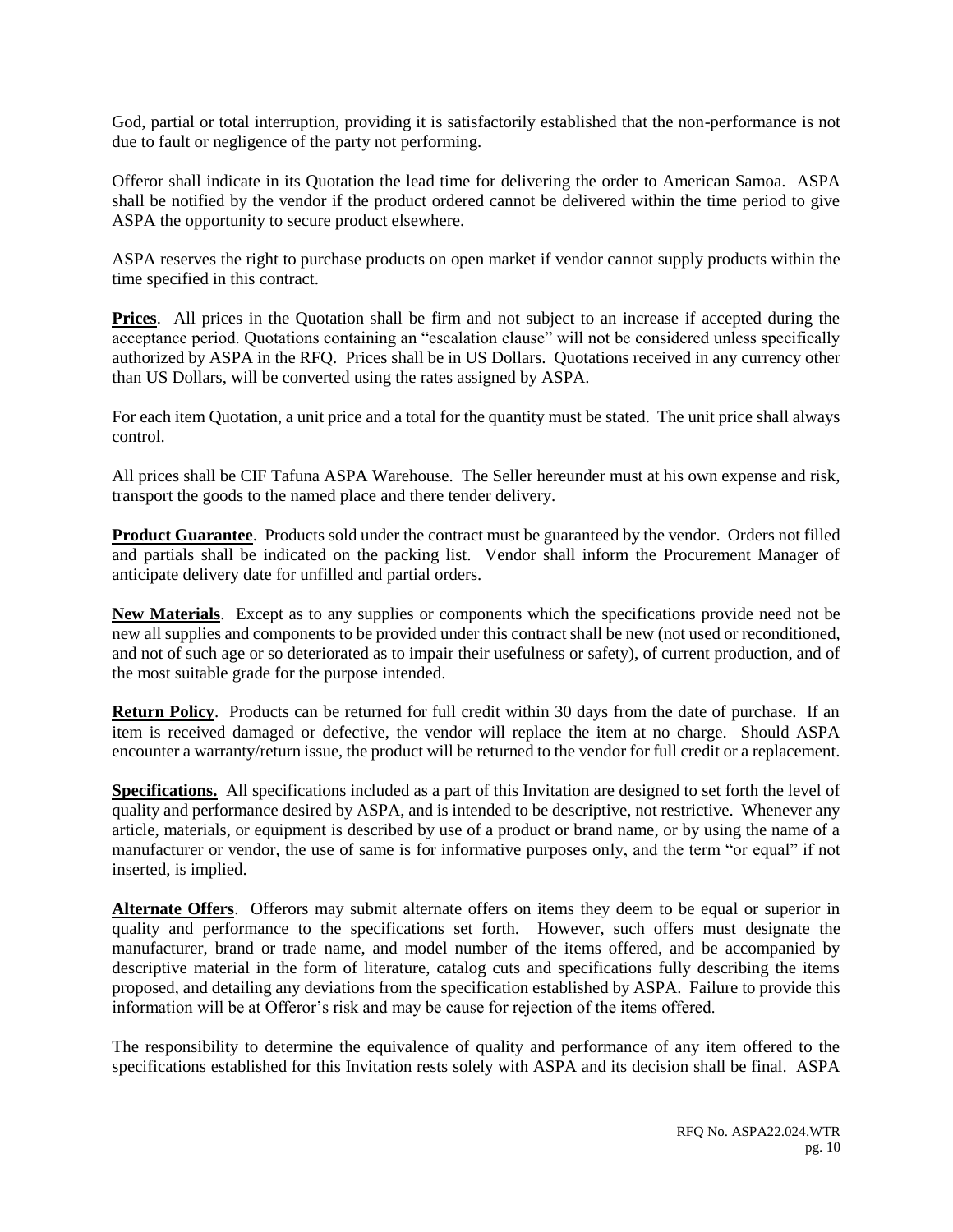reserves the right to require such additional information, samples and, if practicable, demonstration of items.

**Warranty.** The Contractor warrants:

- that goods, supplies, materials, and equipment covered by this contract conform to the specifications, design, drawings, samples and other descriptions referred to in this contract;
- that such goods, supplies, materials and equipment are free from defects in materials and workmanship, patent or latent; and
- that such goods, supplies, materials, and equipment are fit for ordinary purposes for which they are used, and fit for such particular purposes as the Contractor has reason to know or should know

**Conflict of Interest.** No member, officer, or employee of ASPA during their tenure or for one year thereafter shall have any interest, direct or indirect in any property included, or any contract for property, materials, or services to be furnished or used in connection with this contract or the proceeds thereof.

**Indemnification.** Contractor agrees to investigate, defend and hold ASPA harmless from and against any and all loss, damage, liability claims, demands, detriments, cost, charges and expense (including attorney's fees), and causes of action of whatsoever character which ASPA may incur, sustain or be subjected to, arising out of or in any way connected to the services to be performed by Contractor or subcontractor under this contract and arising from any cause, except the sole negligence of ASPA.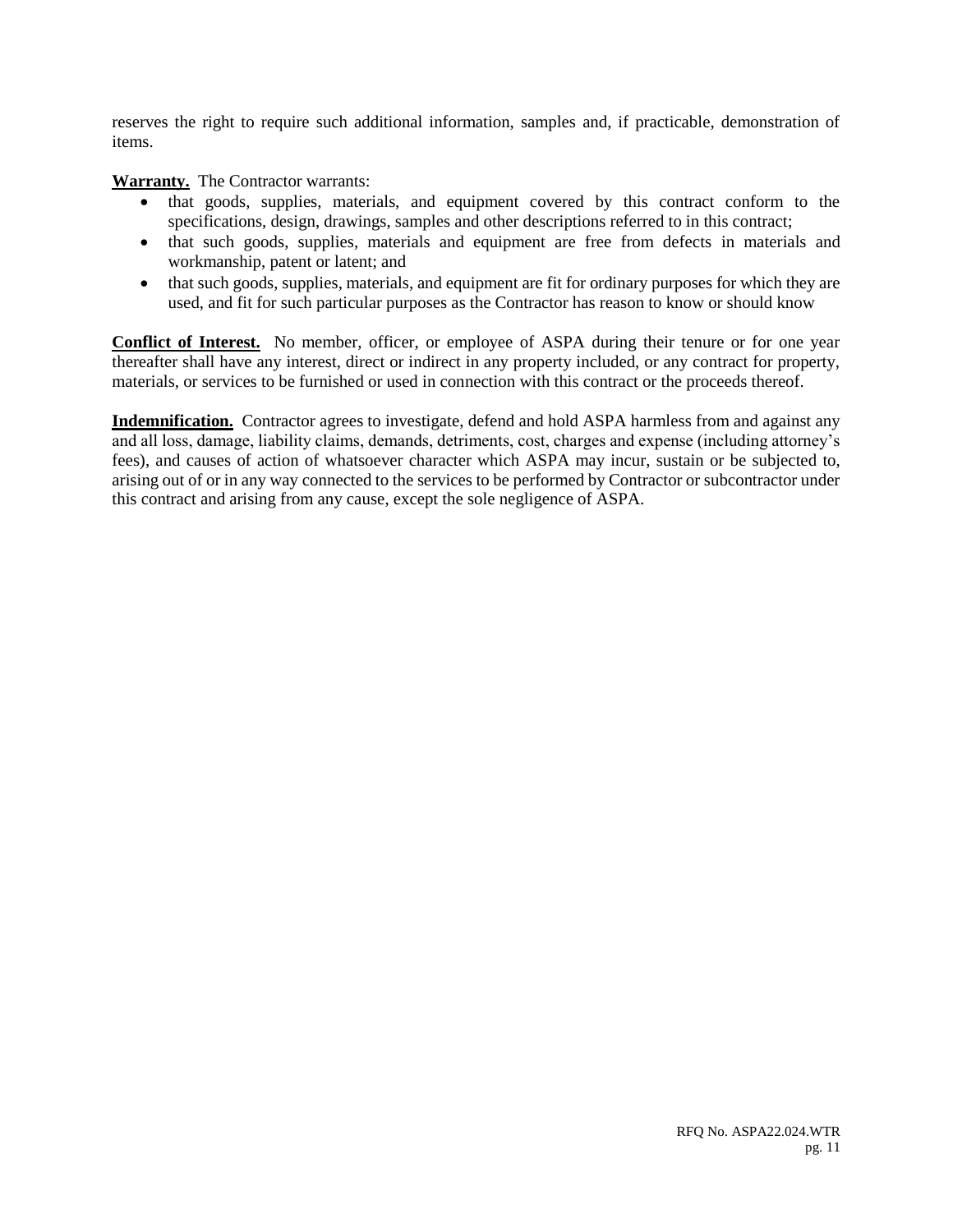# **ATTACHMENT A – QUOTE TRANSMITTAL FORM**

| American Samoa Power Authority                                                                                                                                                                                                                                                                                                                                                                                                                                                                                                                                                                                                                                                                                                                                                                                                                                                                                      |                                                                                                                                                                             |  |  |  |
|---------------------------------------------------------------------------------------------------------------------------------------------------------------------------------------------------------------------------------------------------------------------------------------------------------------------------------------------------------------------------------------------------------------------------------------------------------------------------------------------------------------------------------------------------------------------------------------------------------------------------------------------------------------------------------------------------------------------------------------------------------------------------------------------------------------------------------------------------------------------------------------------------------------------|-----------------------------------------------------------------------------------------------------------------------------------------------------------------------------|--|--|--|
|                                                                                                                                                                                                                                                                                                                                                                                                                                                                                                                                                                                                                                                                                                                                                                                                                                                                                                                     | To Whom It May Concern:                                                                                                                                                     |  |  |  |
| to:                                                                                                                                                                                                                                                                                                                                                                                                                                                                                                                                                                                                                                                                                                                                                                                                                                                                                                                 | The undersigned (hereafter called "Offeror"),<br>(Corporation,<br>Partnership or Individual) hereby proposes and agrees to furnish all the necessary information pertaining |  |  |  |
| Bid No.                                                                                                                                                                                                                                                                                                                                                                                                                                                                                                                                                                                                                                                                                                                                                                                                                                                                                                             | RFQ NO. ASPA22.024                                                                                                                                                          |  |  |  |
| <b>Description</b>                                                                                                                                                                                                                                                                                                                                                                                                                                                                                                                                                                                                                                                                                                                                                                                                                                                                                                  | Supply & Delivery of Electrical Materials for Heavy Equipment                                                                                                               |  |  |  |
| In accordance with the Materials Specification, General Terms and Conditions, and other procurement<br>requirements specified in this document for the prices stated in the itemized quote form(s) attached<br>hereto, plus any and all sums to be added and/or deducted resulting from all extra and/or omitted work<br>in accordance with the unit and/or lump sum prices stated in the itemized Quote form attached hereto.<br>The undersigned has read and understands the Quote requirements, and is familiar with and<br>knowledgeable of the local conditions with which the materials to be supplied will be used. The Offeror<br>has read the RFQ and General Terms and Conditions attached to ascertain that all of the requirements of<br>the Quote are submitted in the Quote envelope, with an original, one PDF electronic copy, and five (5)<br>hard copies, at the date and time for Quote opening. |                                                                                                                                                                             |  |  |  |
| <b>Signed</b>                                                                                                                                                                                                                                                                                                                                                                                                                                                                                                                                                                                                                                                                                                                                                                                                                                                                                                       |                                                                                                                                                                             |  |  |  |
| <b>Date</b>                                                                                                                                                                                                                                                                                                                                                                                                                                                                                                                                                                                                                                                                                                                                                                                                                                                                                                         |                                                                                                                                                                             |  |  |  |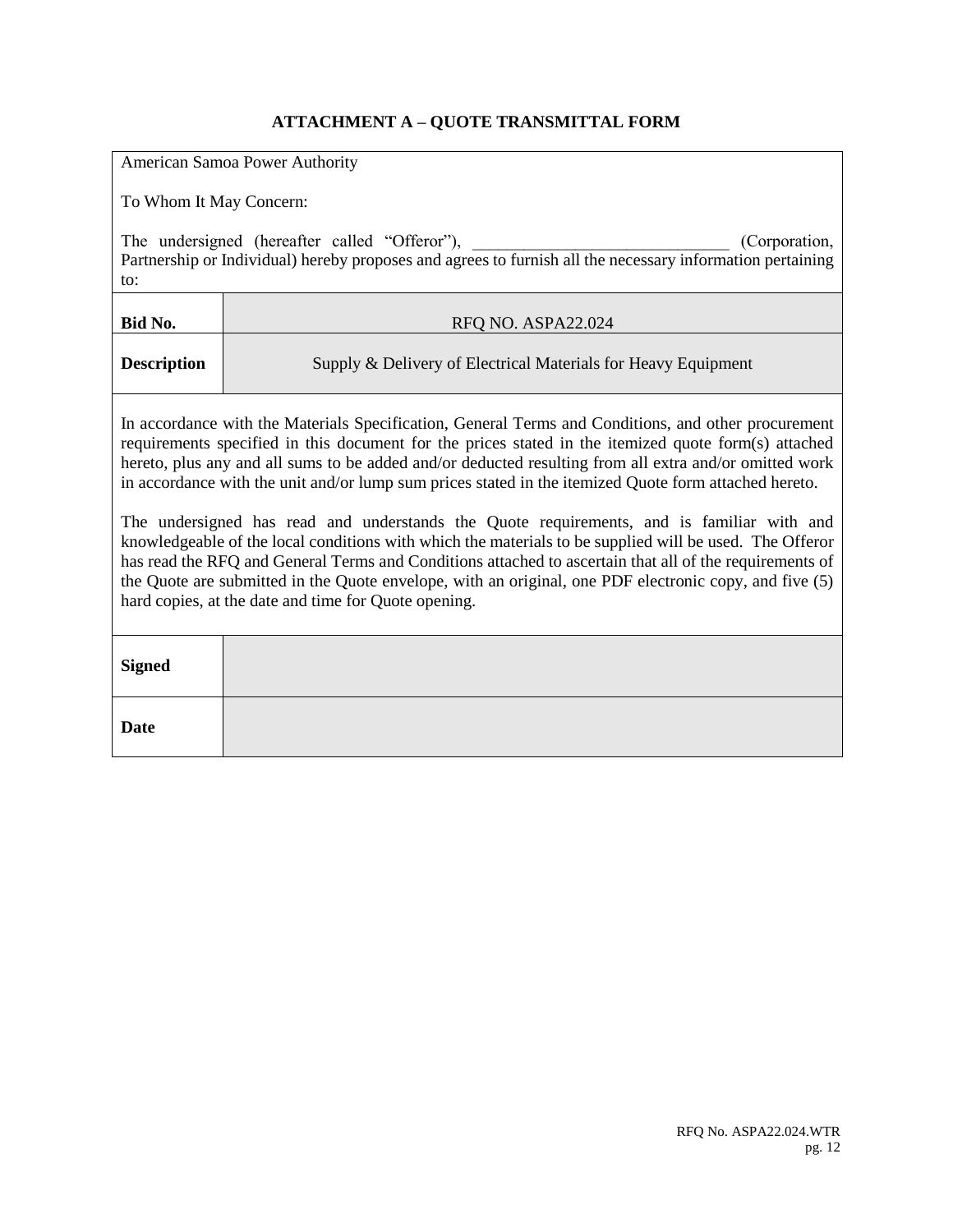### **ATTACHMENT B – BID FORM**

**(Attached Separately)**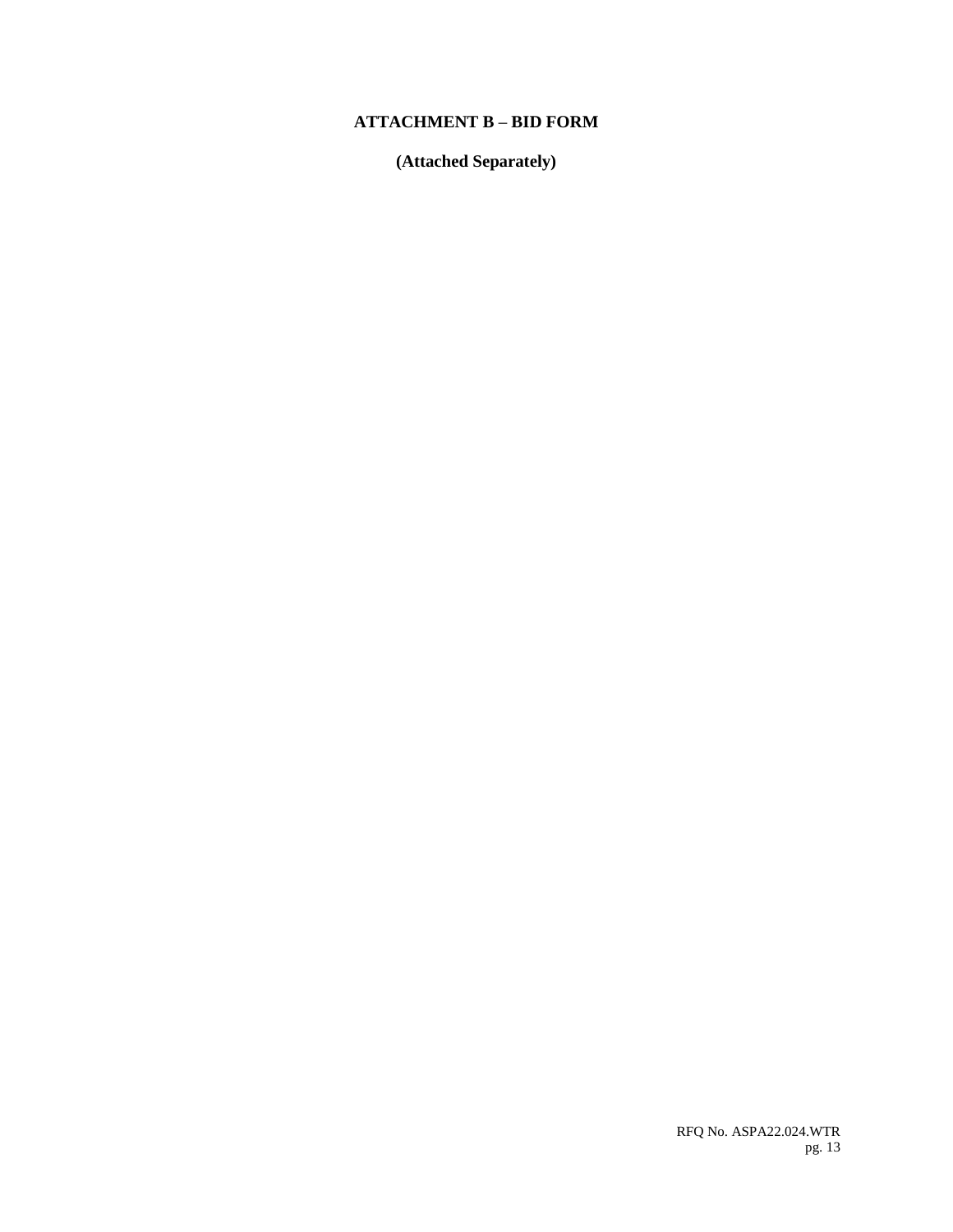# **ATTACHMENT C – OFFEROR'S QUALIFICATION SHEET**

*(Please print or type complete all sections. An incomplete section will be considered non-responsive. Use additional sheets if necessary.)*

| 1. Name of Offeror                                                                                                                                                                                                                                                                                                                                                                                                                                                                                                 |                                                               |  |  |
|--------------------------------------------------------------------------------------------------------------------------------------------------------------------------------------------------------------------------------------------------------------------------------------------------------------------------------------------------------------------------------------------------------------------------------------------------------------------------------------------------------------------|---------------------------------------------------------------|--|--|
| 2. Name of Official Representative                                                                                                                                                                                                                                                                                                                                                                                                                                                                                 |                                                               |  |  |
| 3. Business Address/Email:                                                                                                                                                                                                                                                                                                                                                                                                                                                                                         |                                                               |  |  |
| 4. Telephone, Fax & Official Contact Person                                                                                                                                                                                                                                                                                                                                                                                                                                                                        |                                                               |  |  |
| 5. Type of Business Structure                                                                                                                                                                                                                                                                                                                                                                                                                                                                                      | Corporation<br>Partnership<br>Joint Venture<br>Proprietorship |  |  |
| Note: Corporations must complete the recordation of their Articles of Incorporation, which is evidenced<br>by the Certificate of Incorporation issued by the Treasurer of the American Samoa government. Copies<br>of partnership agreements and articles of incorporation should be submitted to the revenue branch along<br>with this application form and relevant documents. Aliens cannot operate sole ownership enterprises,<br>and partnerships with aliens are subject to review by the Immigration Board. |                                                               |  |  |
| 6. Number of Years Offeror Has Been Engaged<br>In Its Current Company Business Under the<br><b>Present Firm Name Indicated</b>                                                                                                                                                                                                                                                                                                                                                                                     |                                                               |  |  |
| 7. Type of Work Generally Performed by<br><b>Offeror</b>                                                                                                                                                                                                                                                                                                                                                                                                                                                           |                                                               |  |  |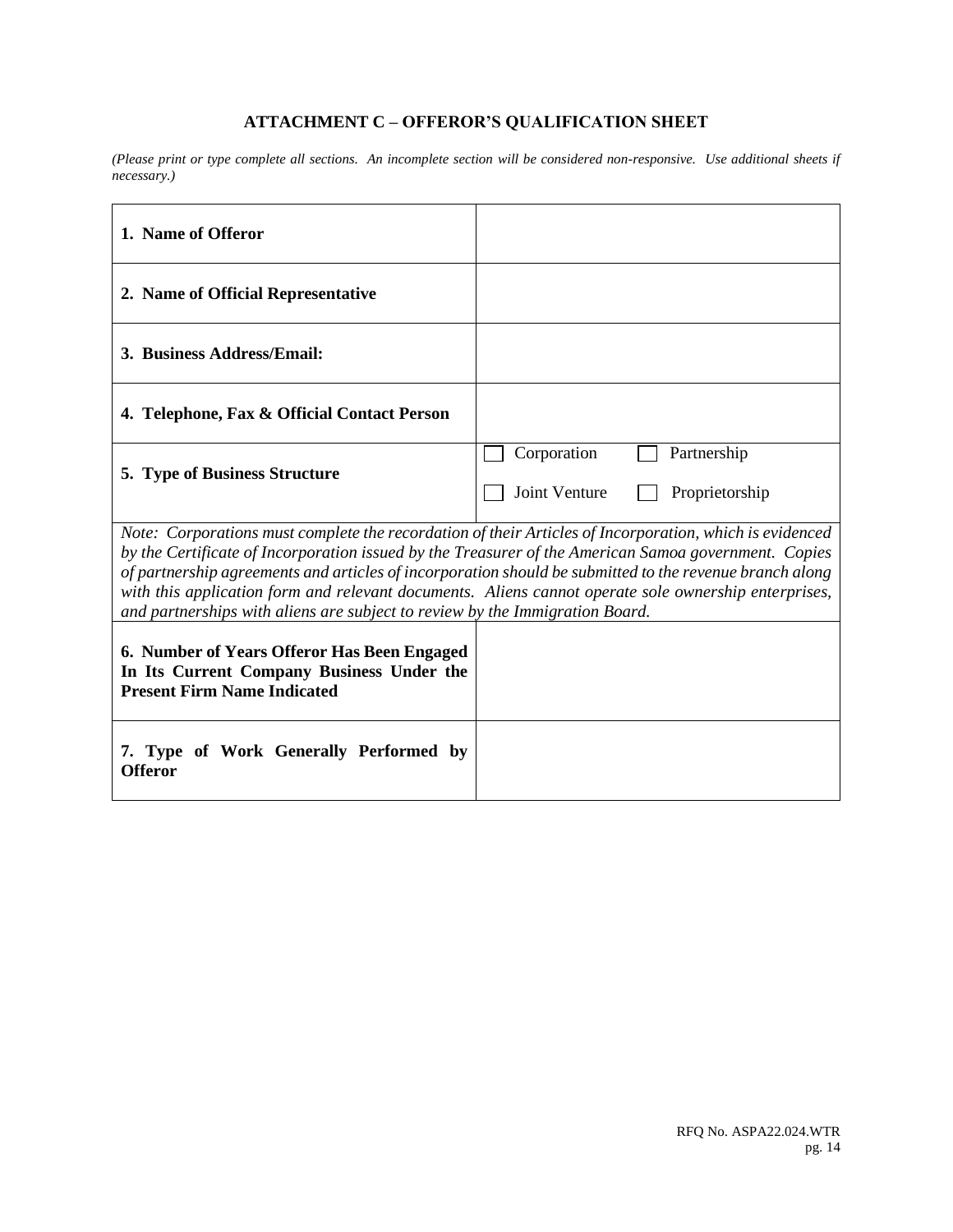### **ATTACHMENT D – DISCLOSURE STATEMENTS**

| I                                                                                                                                                      | , of<br>$\begin{array}{c} \begin{array}{c} \begin{array}{c} \begin{array}{c} \end{array} \\ \end{array} \end{array} \end{array}$<br>(Name of Owner or Partner – All Partners must complete a form)<br>the Offeror that has submitted the attached Quotation: | (Name of Company)       |  |  |  |
|--------------------------------------------------------------------------------------------------------------------------------------------------------|--------------------------------------------------------------------------------------------------------------------------------------------------------------------------------------------------------------------------------------------------------------|-------------------------|--|--|--|
|                                                                                                                                                        | (Complete one of the two following statements)                                                                                                                                                                                                               |                         |  |  |  |
|                                                                                                                                                        | 1. I have no immediate relatives (parents, children, siblings or spouse) who are currently<br>employed by ASPA.                                                                                                                                              |                         |  |  |  |
|                                                                                                                                                        | (Signed)                                                                                                                                                                                                                                                     | (Title)                 |  |  |  |
| 2. I have immediate relatives (parents, children, siblings or spouse) who are currently<br>employed by ASPA. Their names and positions are as follows: |                                                                                                                                                                                                                                                              |                         |  |  |  |
| <b>Name</b>                                                                                                                                            | <b>Relationship to Offeror</b>                                                                                                                                                                                                                               | <b>Position in ASPA</b> |  |  |  |
|                                                                                                                                                        |                                                                                                                                                                                                                                                              |                         |  |  |  |
|                                                                                                                                                        |                                                                                                                                                                                                                                                              |                         |  |  |  |
|                                                                                                                                                        |                                                                                                                                                                                                                                                              |                         |  |  |  |
| (Signed)                                                                                                                                               |                                                                                                                                                                                                                                                              | (Title)                 |  |  |  |

*Note: It is not against ASPA procurement rules for the relatives of ASPA employees to quote on and receive government contracts provided they disclose such relationships at the time of Quotation opening.*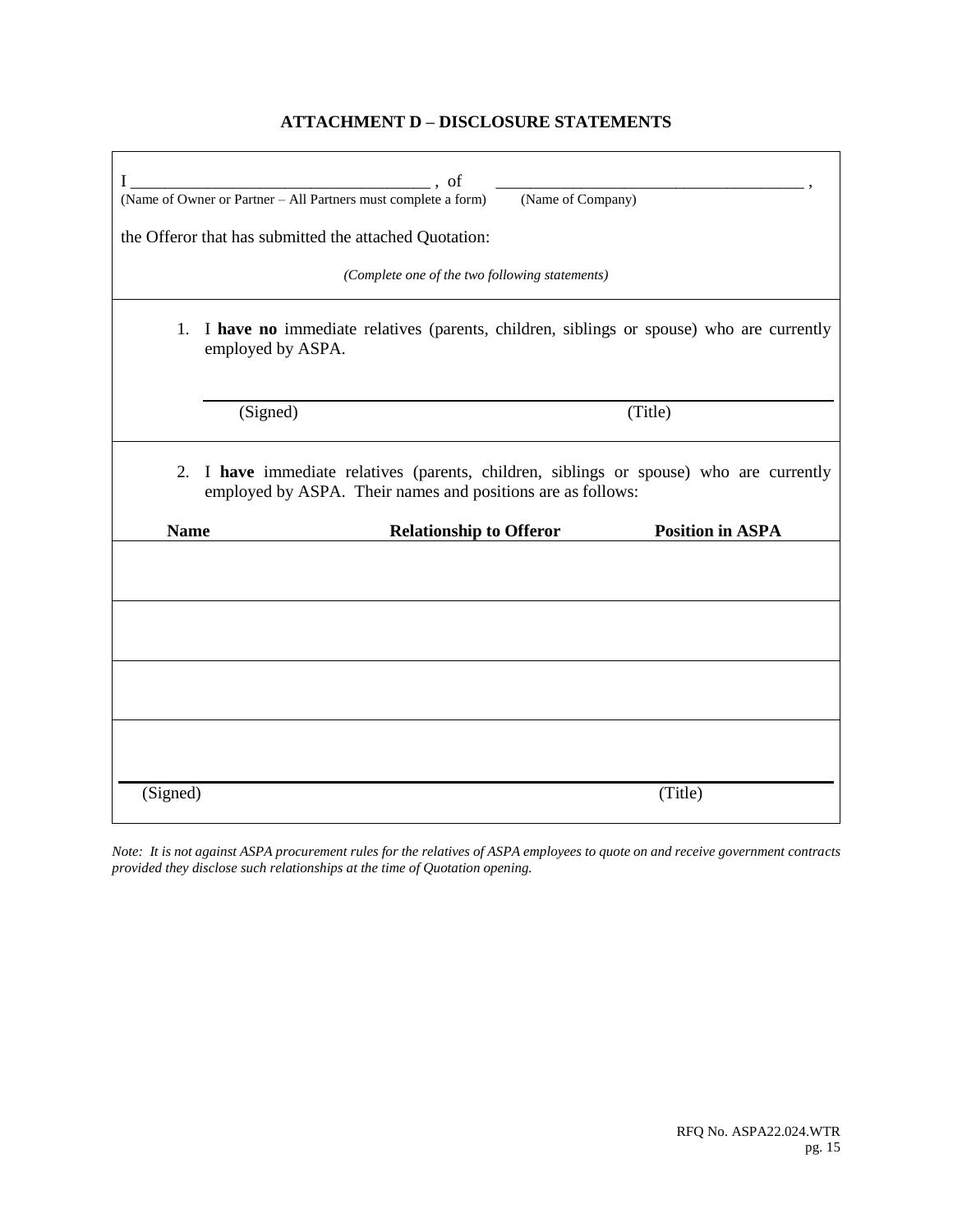# **ATTACHMENT E – NON-COLLUSION AFFIDAVIT OF PRIME OFFEROR**

|                  |                                                                                                                                                                                                                                                                                                                                                                                                                                                                                                                                                                                                                                                                                                                                                                                                                                   | being first duly sworn deposes and says that:                                                  |  |  |
|------------------|-----------------------------------------------------------------------------------------------------------------------------------------------------------------------------------------------------------------------------------------------------------------------------------------------------------------------------------------------------------------------------------------------------------------------------------------------------------------------------------------------------------------------------------------------------------------------------------------------------------------------------------------------------------------------------------------------------------------------------------------------------------------------------------------------------------------------------------|------------------------------------------------------------------------------------------------|--|--|
|                  |                                                                                                                                                                                                                                                                                                                                                                                                                                                                                                                                                                                                                                                                                                                                                                                                                                   | 1. He/She is __________________________________(Owner, Partner, Representative or Agent)       |  |  |
|                  |                                                                                                                                                                                                                                                                                                                                                                                                                                                                                                                                                                                                                                                                                                                                                                                                                                   |                                                                                                |  |  |
|                  | of all pertinent circumstances regarding such Quotation                                                                                                                                                                                                                                                                                                                                                                                                                                                                                                                                                                                                                                                                                                                                                                           | 2. S/He is fully informed regarding the preparation and contents of the attached Quotation and |  |  |
| 3.               | Such Quotation is genuine and is not a collusive or false Quotation                                                                                                                                                                                                                                                                                                                                                                                                                                                                                                                                                                                                                                                                                                                                                               |                                                                                                |  |  |
| 4.               | Neither the said Offeror nor any of its officers, partners, owner, agents, representatives,<br>employees or parties in interest, including this affiant, has in any way colluded, conspired,<br>connived or agreed, directly or indirectly with any other Offeror, firm or person to submit a<br>collusive or false Quotation in connection with the Contract for which the attached Quotation<br>has been submitted or to refrain from quoting in connection with such Contract, or has in<br>any manner, directly or indirectly, sought by agreement or collusion or communication or<br>conference with any other Offeror, or to secure through any collusion, conspiracy,<br>connivance, or unlawful agreement any advantage against American Samoa Power<br>Authority or any person interested in the proposed Contract; and |                                                                                                |  |  |
| 5.               | The price or prices quoted in the attached Quotation are fair and proper, and are not tainted<br>by any collusion, conspiracy, connivance or unlawful agreement on the part of the Offeror<br>or any of its agent's representatives, owners, employees, or parties in interest, including this<br>affiant.                                                                                                                                                                                                                                                                                                                                                                                                                                                                                                                        |                                                                                                |  |  |
|                  |                                                                                                                                                                                                                                                                                                                                                                                                                                                                                                                                                                                                                                                                                                                                                                                                                                   |                                                                                                |  |  |
|                  |                                                                                                                                                                                                                                                                                                                                                                                                                                                                                                                                                                                                                                                                                                                                                                                                                                   |                                                                                                |  |  |
|                  | This instrument was acknowledged before me this _______ day of _____________________ 202 ___, by                                                                                                                                                                                                                                                                                                                                                                                                                                                                                                                                                                                                                                                                                                                                  |                                                                                                |  |  |
| (Name of Signer) |                                                                                                                                                                                                                                                                                                                                                                                                                                                                                                                                                                                                                                                                                                                                                                                                                                   |                                                                                                |  |  |
| Personally Known |                                                                                                                                                                                                                                                                                                                                                                                                                                                                                                                                                                                                                                                                                                                                                                                                                                   |                                                                                                |  |  |
|                  | Produced Identification                                                                                                                                                                                                                                                                                                                                                                                                                                                                                                                                                                                                                                                                                                                                                                                                           | (Signature Notary)                                                                             |  |  |
|                  |                                                                                                                                                                                                                                                                                                                                                                                                                                                                                                                                                                                                                                                                                                                                                                                                                                   | (Seal)                                                                                         |  |  |